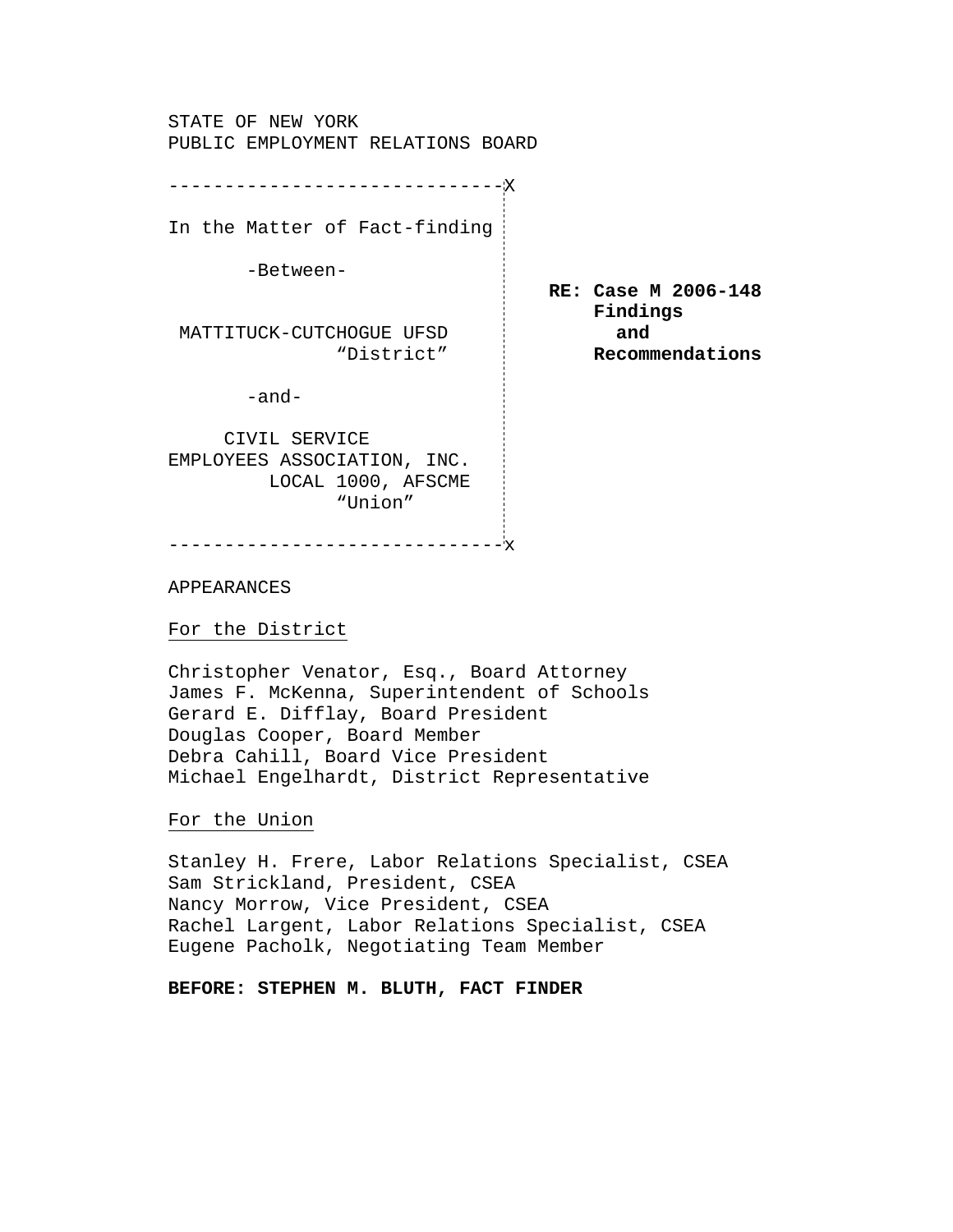## **BACKGROUND**

The parties are signatories to a collective bargaining agreement (Agreement), which expired on June 30, 2006 (Joint Ex. 1). The Agreement covers eighty-four employees in a unit consisting of Custodians, Maintenance Mechanics, Groundskeepers, Custodial Workers, Account Clerks, Clerk typists, Clerks, Health Aides, Administrative Aides, Bus Drivers, Tranportation Coordinator, Technical Support Rep., Teacher Assistant, Library Aide, Monitor and Guards. Negotiations for a successor Agreement were unsuccessful. As a result, I was appointed fact finder by the Public Employment Relations Board. Hearings were held on August 20, 2007 and October 19, 2007. During those hearings the parties were afforded full opportunity to present data and make oral argument in support of their positions. Both submitted posthearing briefs, whereupon I closed the record. These Findings and Recommendations follow:

## **POSITIONS OF THE PARTIES**

 The District proposes the bargaining unit's health insurance coverage be changed from a selfinsured plan, administered by the Island Group, to the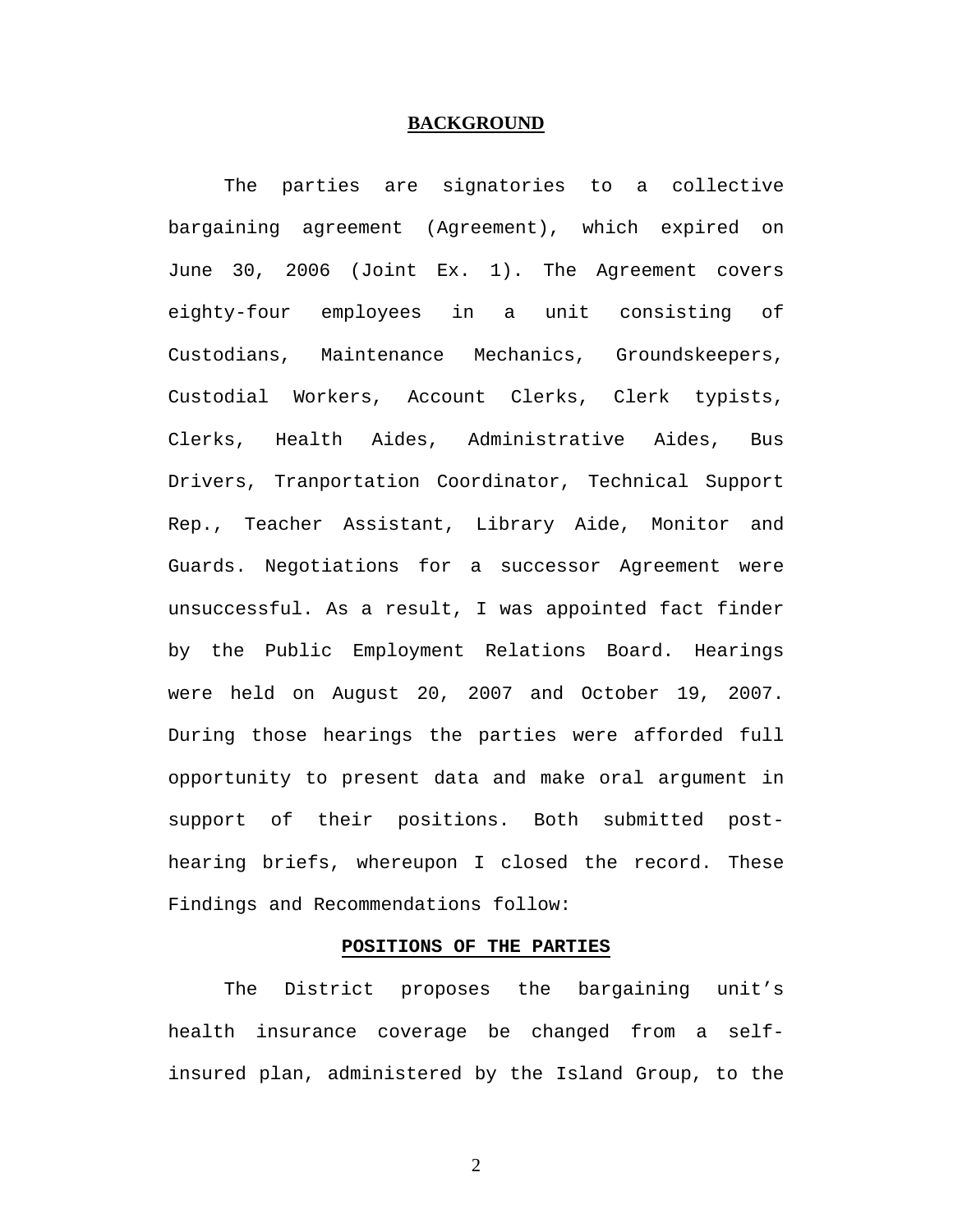New York State Health Insurance Plan (Empire). It points out when the decision was made to self-insure in 2000-2001 it modeled its plan on the 1999 Empire Plan. However, the District stresses Empire has undergone several modifications between 1999 and 2006. For example, it reports, in an effort to restrain its growing costs Empire has increased co-pays and deductibles. Unfortunately, the District declares, its plan is locked into the 1999 version of Empire. Thus, it cannot implement the same type of cost-cutting modifications as did New York State.

 The District reports that it pays \$17,578 per family for the family plan. In contrast, the Empire family plan costs only \$14,377. Thus, the District would save \$3,200 on each family plan, it stresses. Consequently, by switching plans, the District avers, it would reap significant savings.

Further, the District advises, the teacher bargaining unit and District administrators have already changed plans. Therefore, this unit's change would ensure that all District employees are in the same health plan. Finally, the District maintains, the switch to Empire will stabilize insurance rates since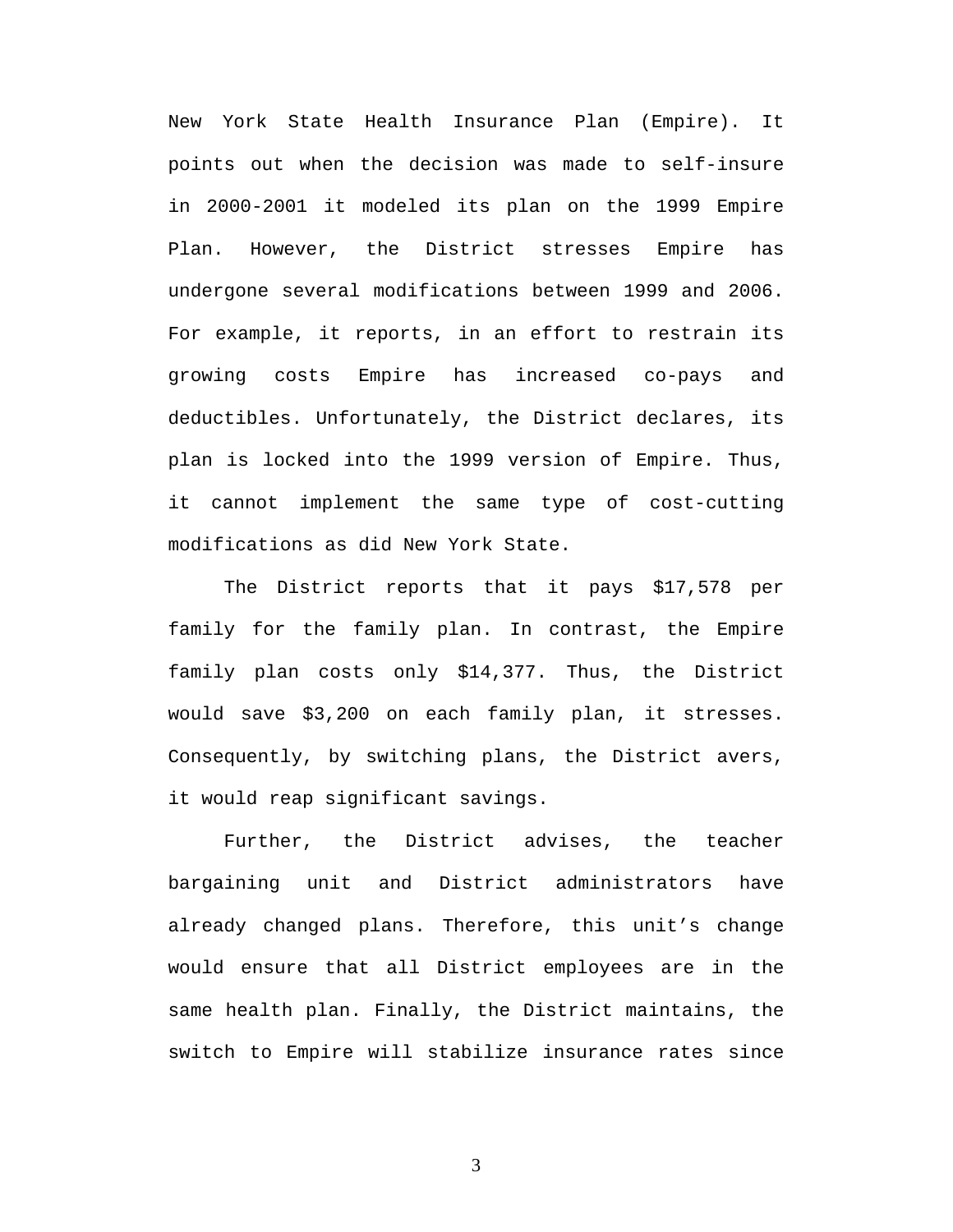that Plan covers thousands of employees, thus reducing the risk of substantial rate increases.

 The District also seeks to change contribution rates paid by some unit members. It stresses certain members of the unit make no contribution toward health insurance premiums. In the District's view this nonpayment is an anachronism, which should be remedied. It points out that people in the lowest paying tier of the teacher bargaining unit pay \$450 for family and \$250 for individual coverage. The District asks that unit employees similarly situated pay the same amounts.

Additionally, the District wishes to reduce the amount of money unit members receive if they "opt-out" of health insurance coverage. Presently, those who do so receive fifty percent of whatever savings the District realizes. The District opines this is overly generous. It highlights the fact that teachers who "opt-out" receive \$4,000.00 for doing so. Therefore, it argues, the dollar amount for "opting-out" should be the same as teachers receive.

Moreover, the District seeks to change the benefit level for part-time employees, who currently receive the same level of benefits as those who work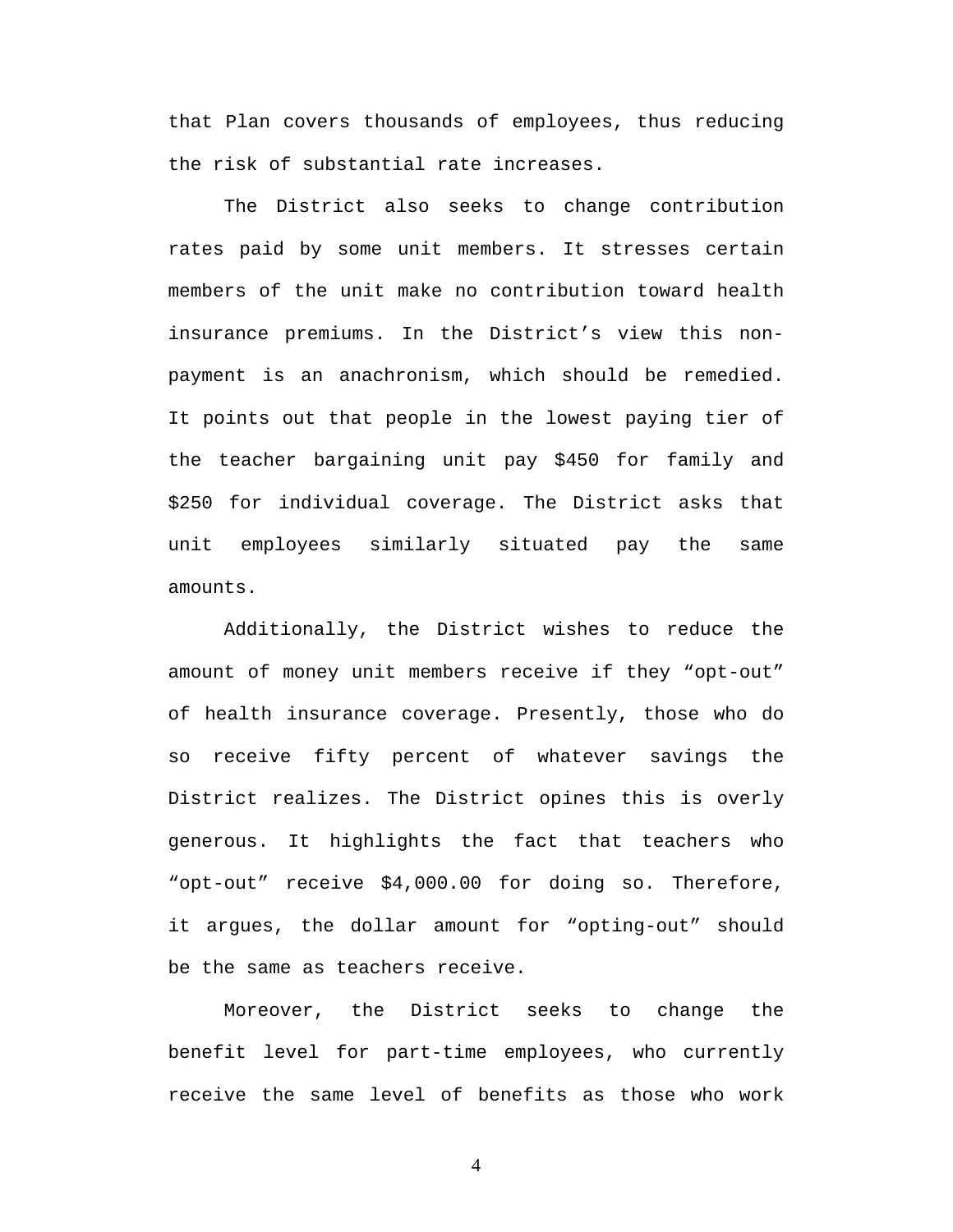full time. In its view, part-time employees should receive a pro rata contribution from the District. To buttress its position the District advises this is the manner in which part-time teachers are treated.

In exchange for these concessions, the District avers it is willing to reduce the contribution rate of some unit members who are currently paying more than others. It relates that employees hired after July 1, 2000 currently pay twenty-five percent of the health premiums. The District indicates it is willing to reduce that percentage to fifteen percent.

 The District further declares it is willing to reduce the cost of health insurance paid by some retirees. It notes employees hired after July 1, 1993 must pay fifty percent of the individual health plan premium when they retire. Those employees are also required to reimburse the District for the cost differential between family and individual coverage. The District's proposal encompasses its willingness to eliminate this tier so that these retires would be treated the same as those hired between July 1, 1988 and June 30, 1993. This would generate significant savings in retirement for those employees, it emphasizes.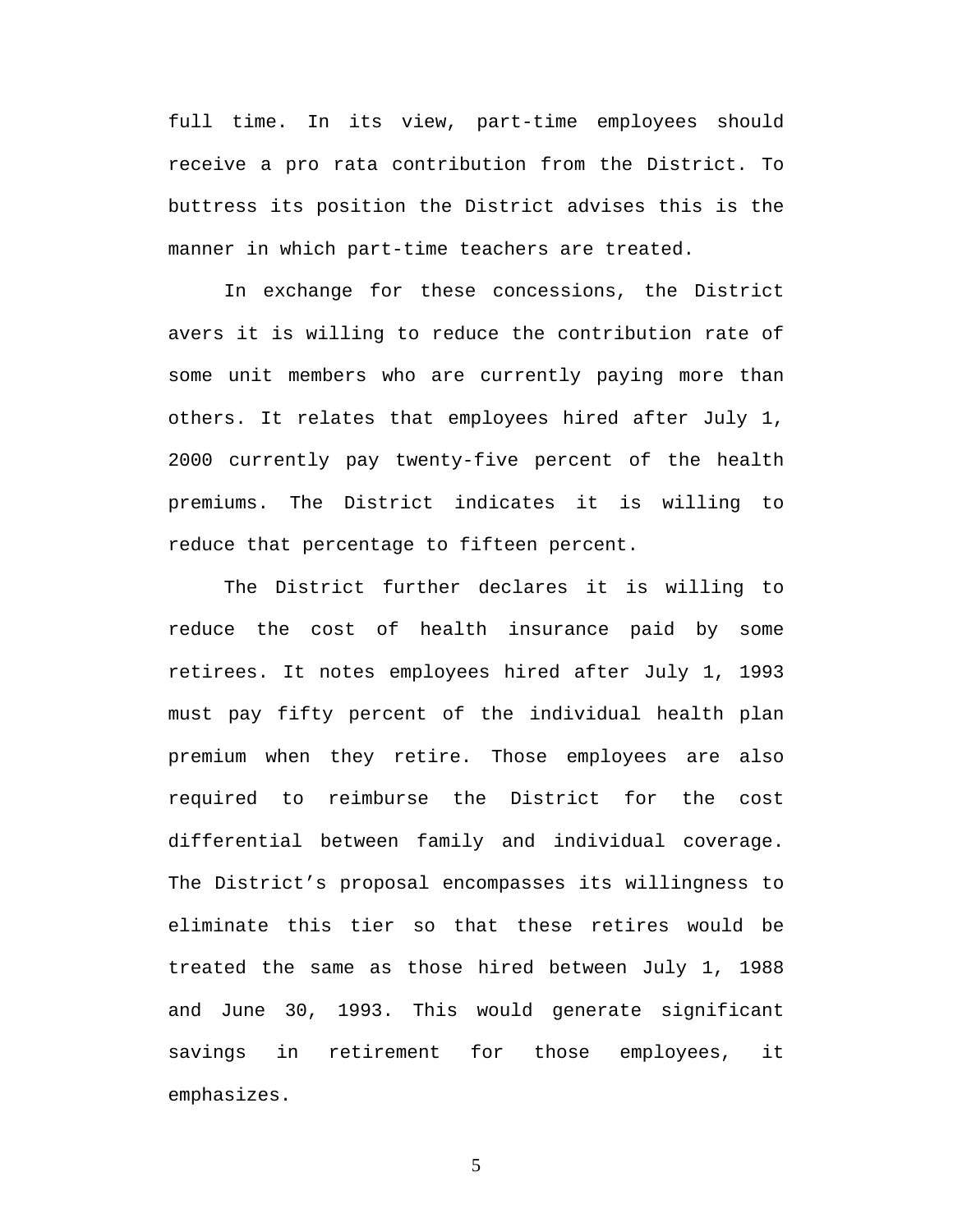As for its salary proposal, the District argues that a "going-rate" increase is appropriate. It places that figure as somewhere between 3.3% and 3.5%. The District bases its proposal on several factors. First, it asserts, its non-instructional employees are the highest paid employees on the North Fork in virtually every job classification. Also, the District reports, their salaries are competitive with those of Suffolk County (Dist. Exs. C-H). Therefore, it maintains, a "going-rate" increase will ensure these employees retain their rankings.

Moreover, the District declares, it has the highest tax rate of the six districts in the Town of Southold (Dist. Ex. H). It also emphasizes its tax rate has risen steadily over the past ten years (Dist. Ex. I). The District concludes that increases which exceed the "going-rate" would result in further tax increases, thus placing an unfair burden on the taxpayers.

Finally, the District advises, although teachers received raises in excess of the "going-rate," the reason for this is that the District was having difficulty recruiting and retaining teachers. This stemmed from the fact teacher salaries ranked at, or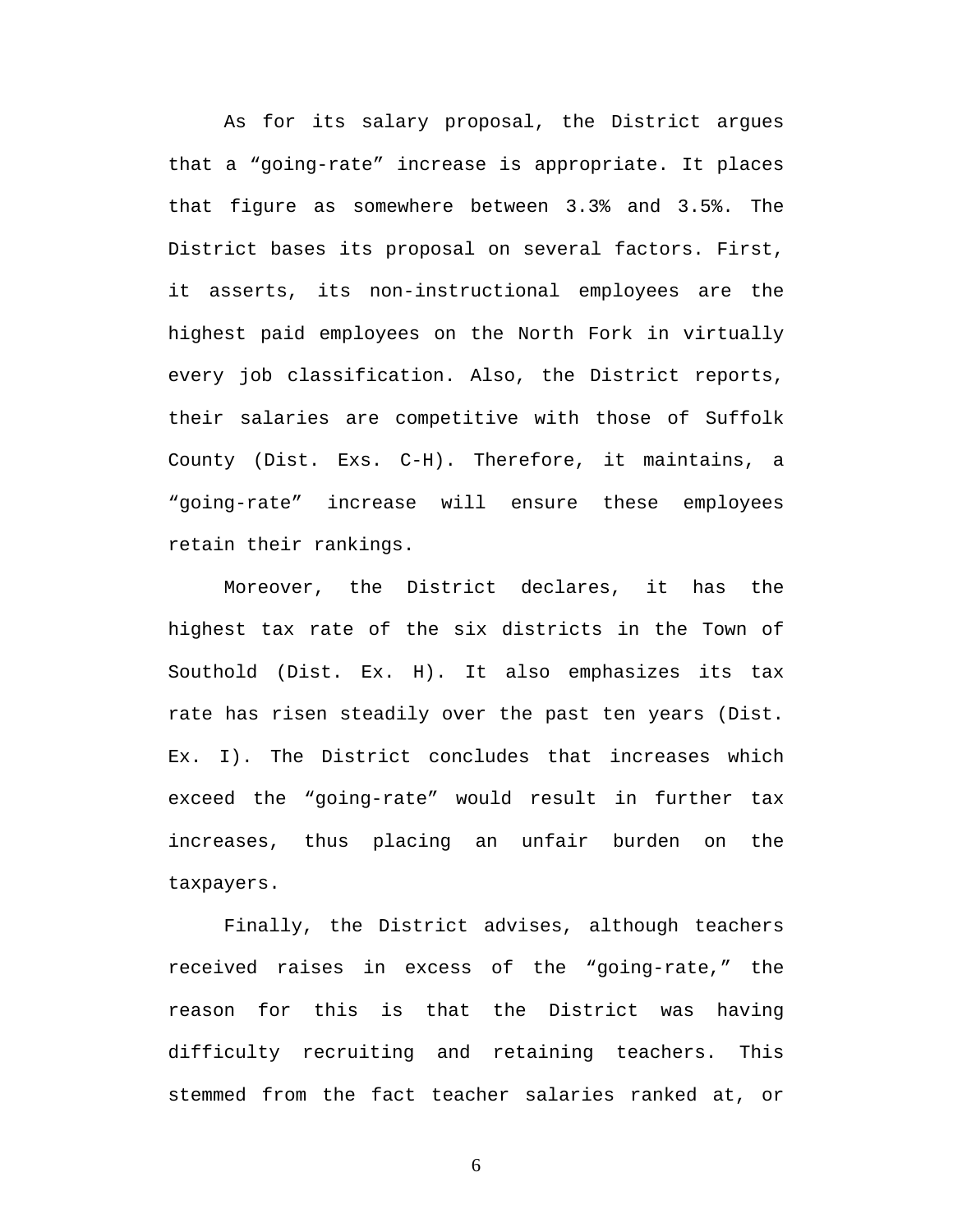near, the bottom of Suffolk County in 2004-2005 (Dist. Ex. B). For example, it emphasizes, in all MA categories they ranked either  $35<sup>th</sup>$  or  $36<sup>th</sup>$  out of  $36$ districts with the exception of one MA column where teachers ranked  $29<sup>th</sup>$  out of 36. Thus, the District concludes above average salary increases were necessary to address its staffing needs.

The District also claims it should not have to pay for increased dental and orthodontic benefits. It contends the coverage it currently provides is consistent and competitive with dental/orthodontic coverage throughout Suffolk County (Dist. Ex. J). For the reasons delineated above, the District asks that I adopt its proposals as my recommendations for this report.

The Union avers it is willing to change its health coverage from the self-insured plan to Empire. However, it insists the District must reciprocate by providing more than "going-rate" salary increases and increasing certain benefits. It bases its position on several factors. First, it asserts, the District will realize substantial savings as a result of changing plans because Empire costs \$3,200 dollars less than the self-insured plan.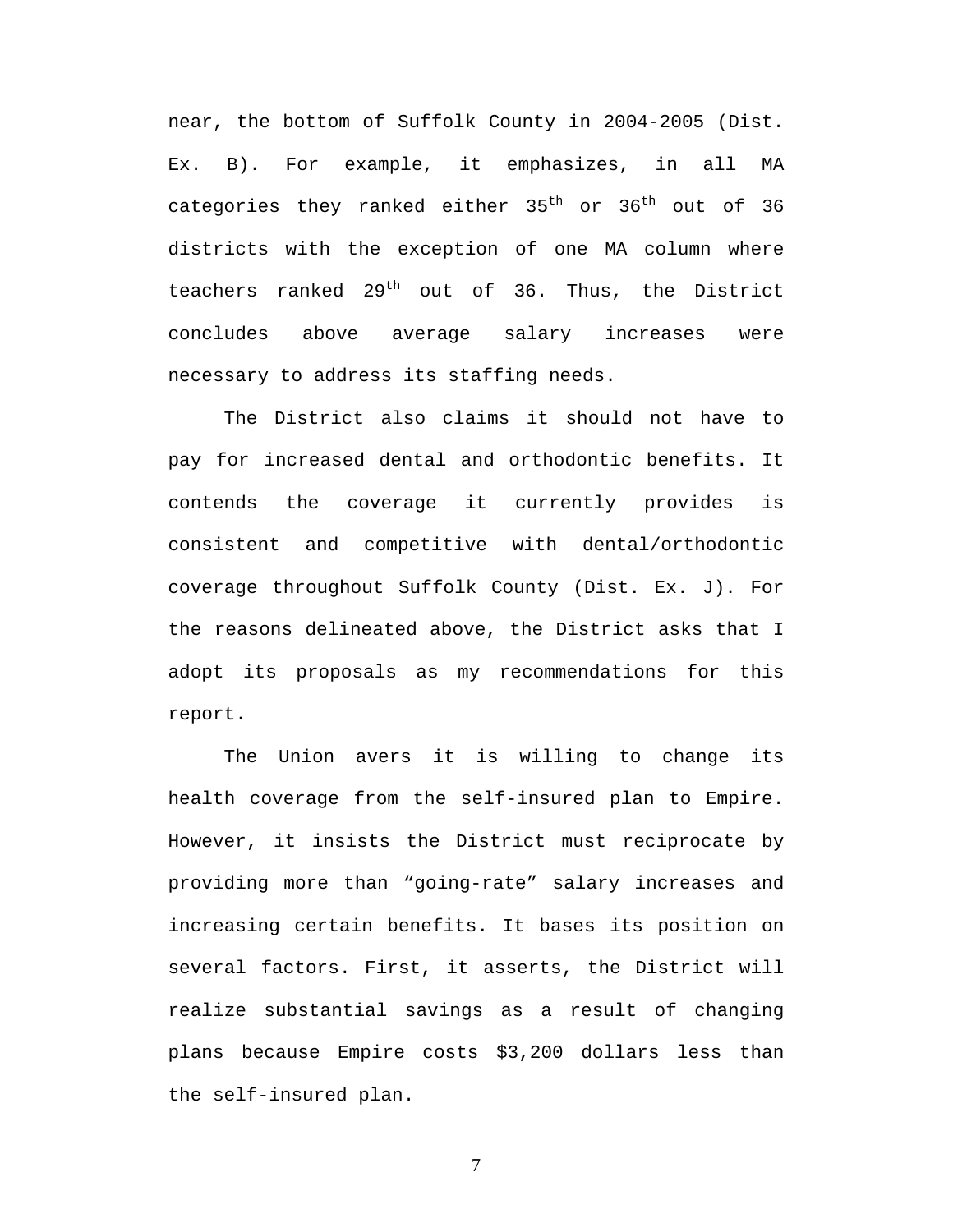Moreover, it points, out the change will result in greater costs to its members, who will face increased out-of-pocket expenditures for co-pays and deductibles. In fact, the Union stresses, these outof-pocket expenses will double upon the conversion to Empire (Union Exs. 3,4).

In order to offset some of these increased costs to its members, the Union insists certain benefits must be improved. Therefore, it seeks an increase from \$1,000.00 to \$2,500.00 for dental coverage. Additionally, it asks that the orthodontic benefit be raised from \$500.00 to \$2,000.00.

Additionally, the Union seeks the District's agreement to allow the spouse of a deceased member to join the District's health plan at his/her own expense. In its view, this will ease a substantial burden on a spouse in that position.

Also, the Union stresses, the payment for "opting-out" of the insurance plan must remain at fifty percent. It maintains its members have had this benefit for a long time. As such, it opines, it has become an added source of income to some of its members. To reduce that benefit would create a financial hardship for those people, it argues.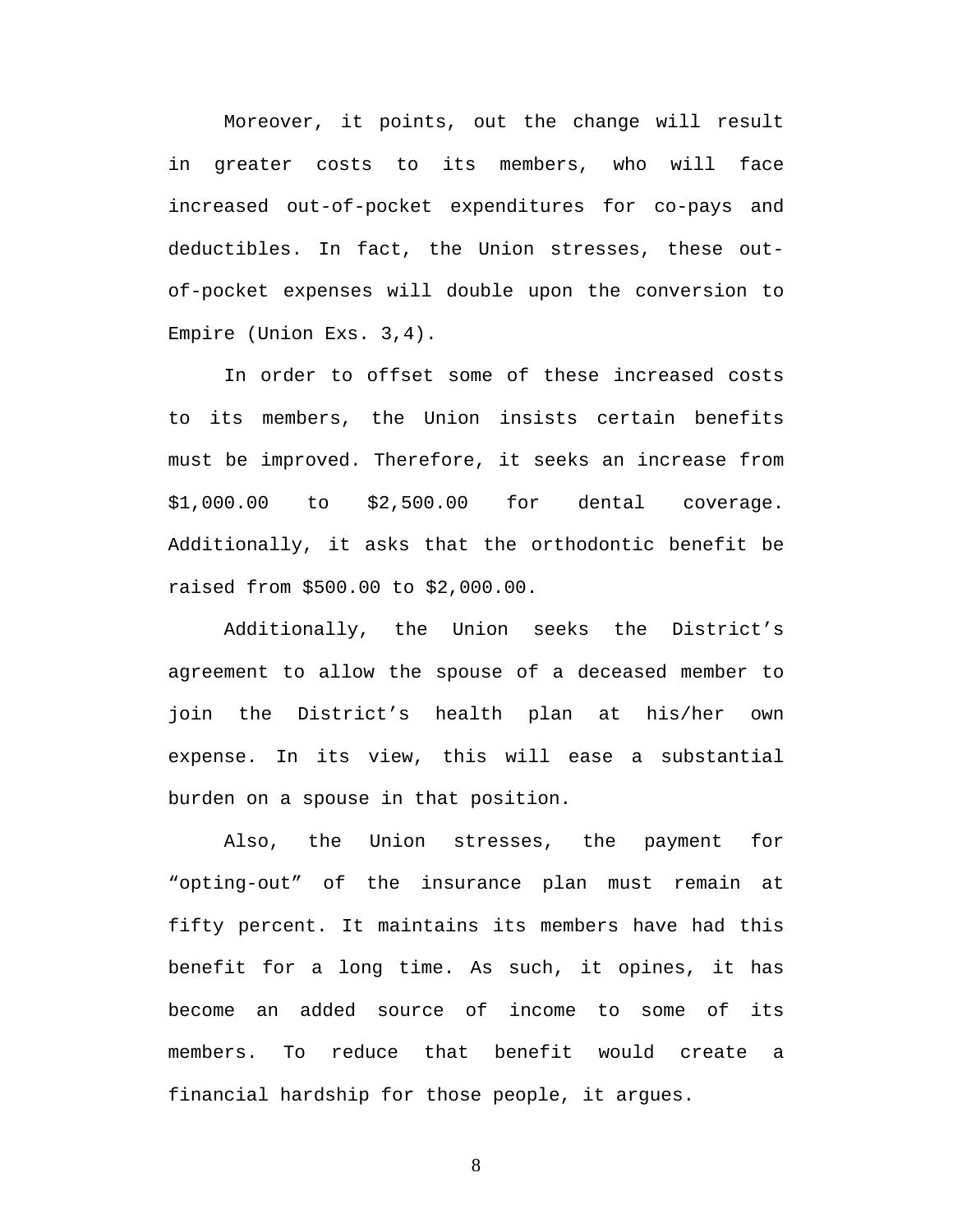Further, the Union insists, the District must provide a 22% salary increase over a five-year period, retroactive to the 2005-2006 school year. It justifies this demand by highlighting the fact that when the District's teachers changed from the self-insured plan to Empire, they received wage increases in excess of the "going-rate" in Suffolk County. The Union avers that it, too, should receive above "going- rate" wages for approving this change.

Finally, the Union emphasizes an above average increase will not place an unfair burden on the District's taxpayers. It stresses the District will save well over one million dollars by changing its health plan. The Union cites an analysis done by the Island Group Administration, Inc. to buttress this claim (Union Ex. 2). In the Union's view, this savings should alleviate any additional burden on the District's taxpayers. Based on the foregoing, the Union asks I adopt its proposals as my recommendations in the instant matter.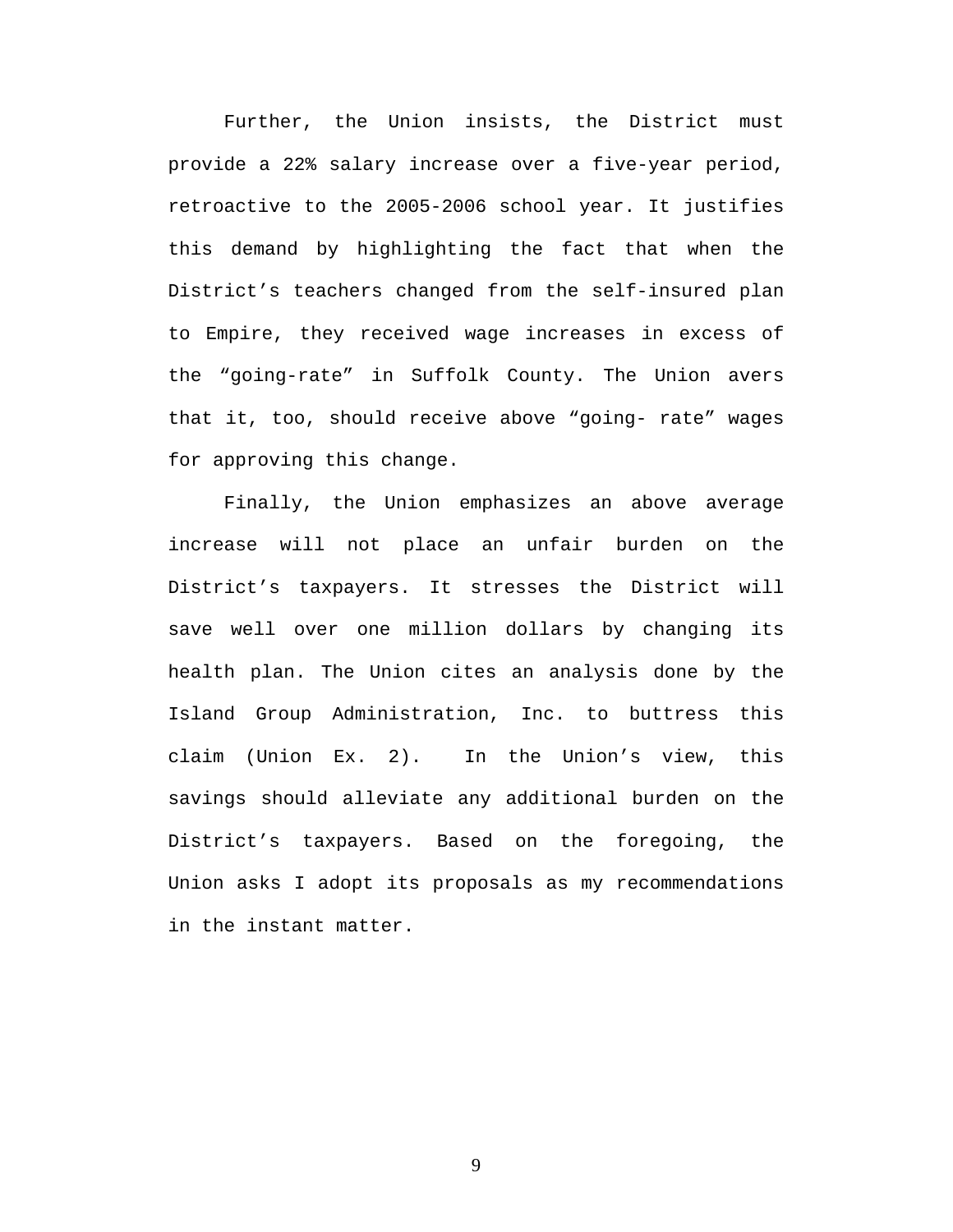#### **FINDINGS AND RECOMMENDATIONS**

Before addressing the specific issues presented by the parties, a few preliminary words are in order. The collective bargaining process can sometimes be an arduous one with each party attempting to serve the needs of its constituents as best it can. Often times this creates a situation whereby it is difficult for the parties to strike a reasonable balance between what they need and what they are able or willing to give. However, if both parties reach a decision based on their own enlightened self-interest, it is possible to reach an agreement with which each party can live. In order to achieve this, the parties must think long and hard about what is realistic. With that in mind, I offer my recommendations with the aim of aiding the parties to find the necessary balance.

 As for specific recommendations, it is clear the District wants to change from its self-insured plan to the Empire Plan. Since the Union has indicated it is willing to make such a change, the question is at what price the change will occur. The Union insists the losses incurred by its members, combined with the savings realized by the District, warrant major increases in salary and benefits. The District argues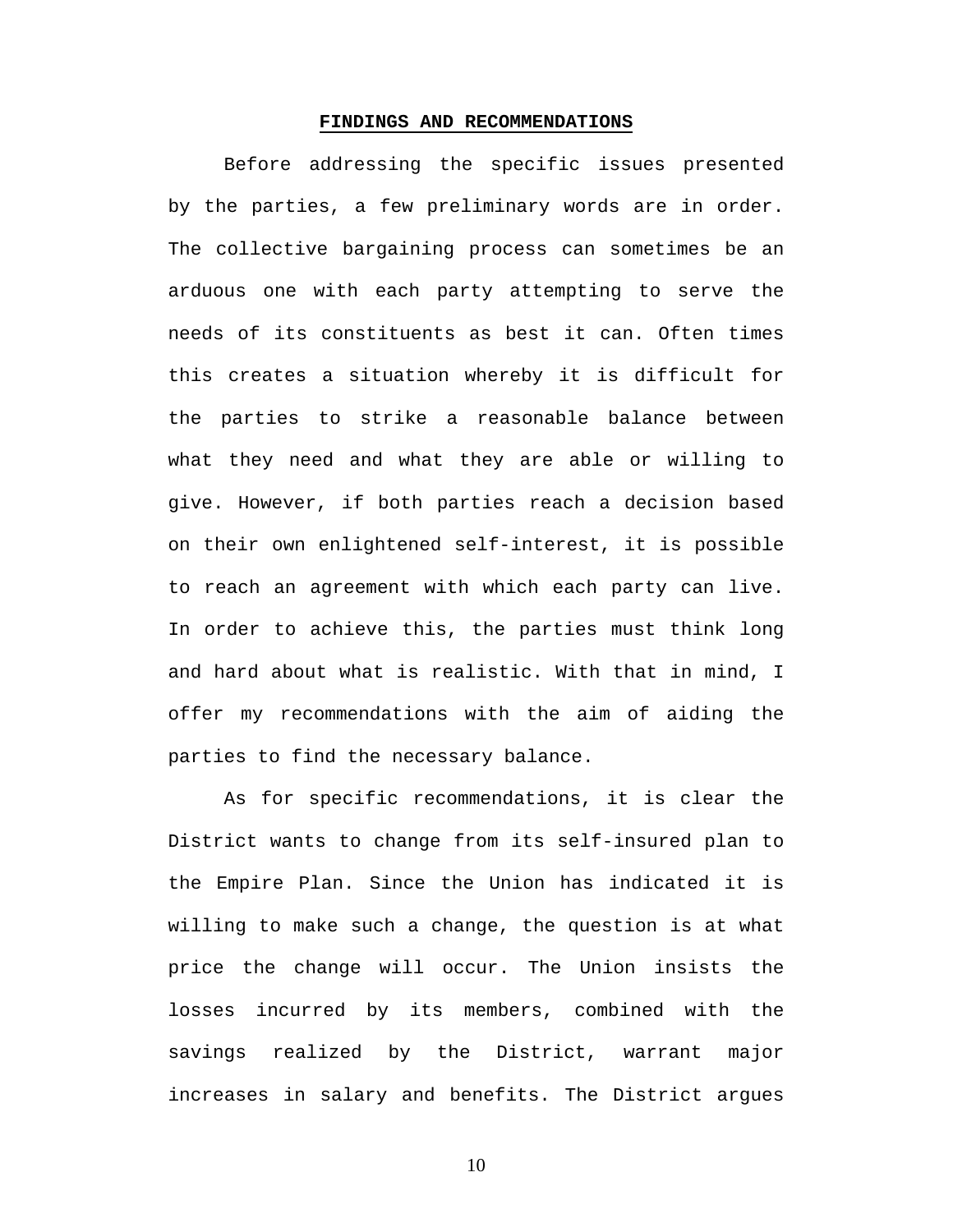its proposals are reasonable in light of the unit's salaries and high tax rate paid by its residents.

 I have examined the documents and other evidence submitted by the parties. Based on that examination, I make the following recommendations:

# **SALARY[1](#page-10-0)**

 $\overline{a}$ 

 I recommend the salary schedules be increased by 18.75% over a five-year period. I also recommend the increases be implemented as follows:

 $2006 - 2007$  --- 3.5%  $2007 - 2008$  --- 3.5%  $2008 - 2009$  --- 3.75%  $2009 - 2010$  --- 4.0%  $2010-2011$  --- 4.0%

 I believe these numbers, although less than what the Union seeks and more than the District proposes, are fair and manageable. The District has maintained the salary increases should be in the 3.3%-3.5% range, which is the Suffolk County "going-rate." Using the 3.5% number, the District offer totals 17.5%. My recommendation is 1.25% more than that number. This increase spread over five years amounts to .25% per year over what the District has offered. I do not

<span id="page-10-0"></span> $<sup>1</sup>$  The salary recommendations contained herein are exclusive of step movement.</sup>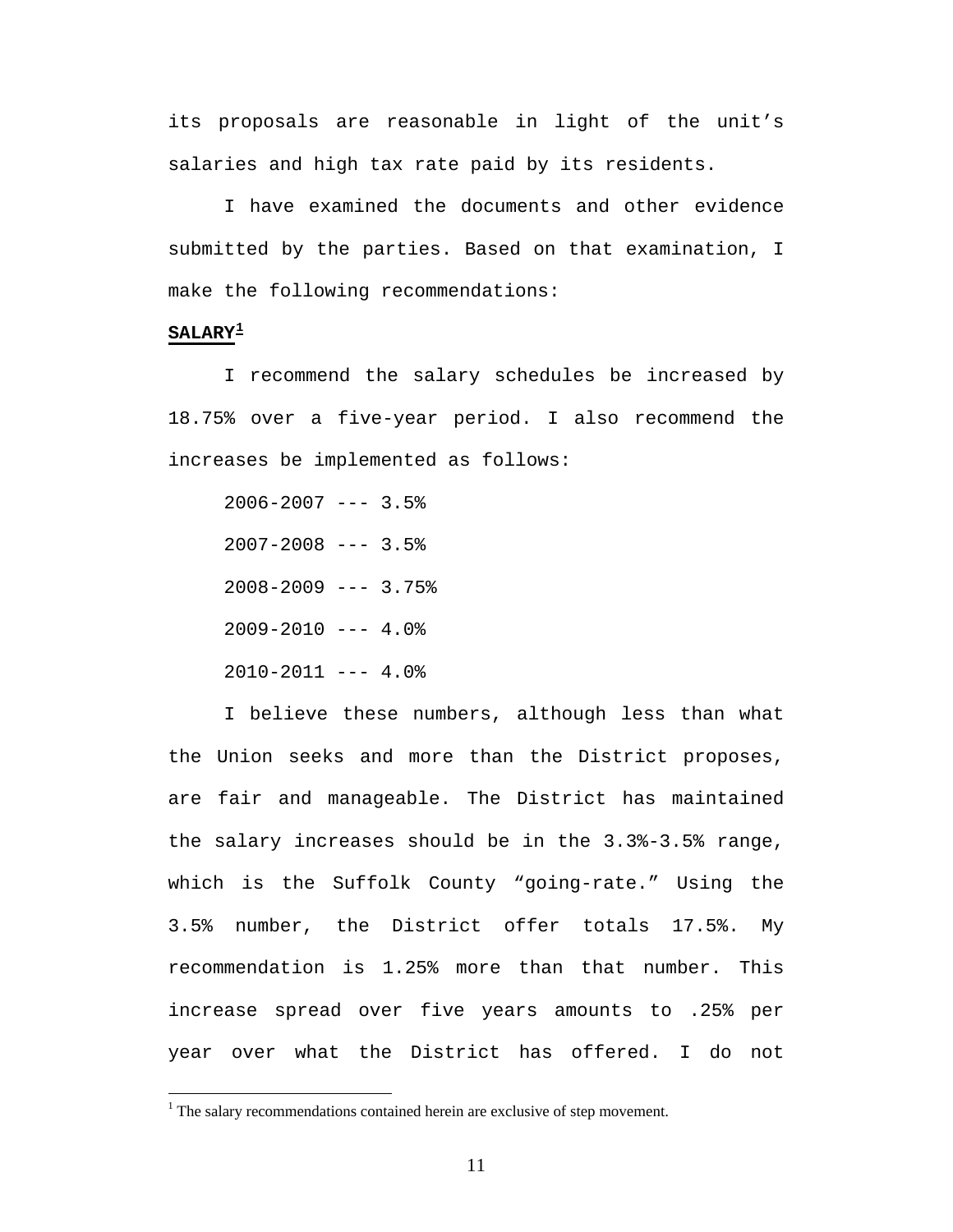believe this will place an undue hardship on the District.

 At the same time, I believe the Union's request for a 22.5% increase over a five-year period is unrealistic. The District's teachers received an increase of 20.5% increase over the same period. While I understand the Union's claim the teachers were rewarded for changing insurance plans, I am equally convinced that while this played a role in the settlement, the District's difficulty in obtaining and retaining teachers was also a significant factor. It is incontrovertible that the teachers were among the lowest paid in the county. This lends credence to the District's rationale for the above-average salary increases. For that reason, this unit, with salaries at or near the top of the town of Southold in virtually every job title it represents, should not expect the same percentage as the teachers. However, my recommendation is only 1.75% less than what the teachers received. This amounts to .35% per year when spread over five years.

 In sum, I believe that based on settlements in the County and the comparatively high salaries of this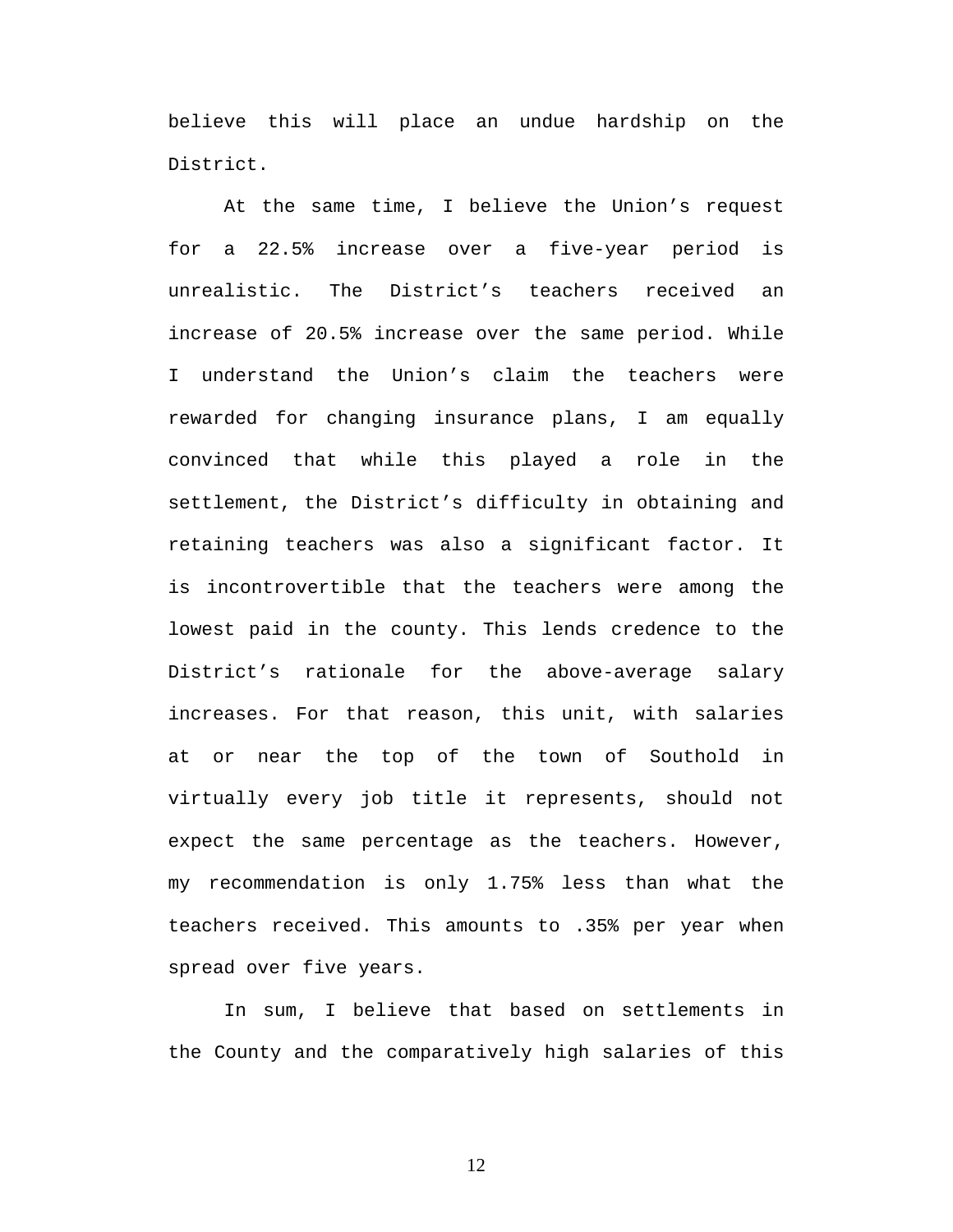unit a settlement of 18.75% over five years is appropriate.

## **HEALTH INSURANCE**

 I recommend the Union acquiesce to the District's proposal to change from its self-insured health plan to Empire. This, I believe, is squarely in the interest of both parties. Empire is widely used and respected throughout Long Island and other parts of New York State. Its high enrollment insures a certain stability that smaller plans are hard pressed to duplicate.

 However, while Empire is a solid plan, its implementation will clearly produce some financial regression for unit members, who will see increases in their co-pays and deductibles. In order to compensate for these losses, I recommend changes in the dental allocation as follows:

 2006-2007 - No change 2007-2008 - No change  $2008 - 2009 - $1,150$ 2009-2010 - \$1,350  $2010-2011 - $1,500$ 

 I also recommend the orthodontic benefit be allocated as follows: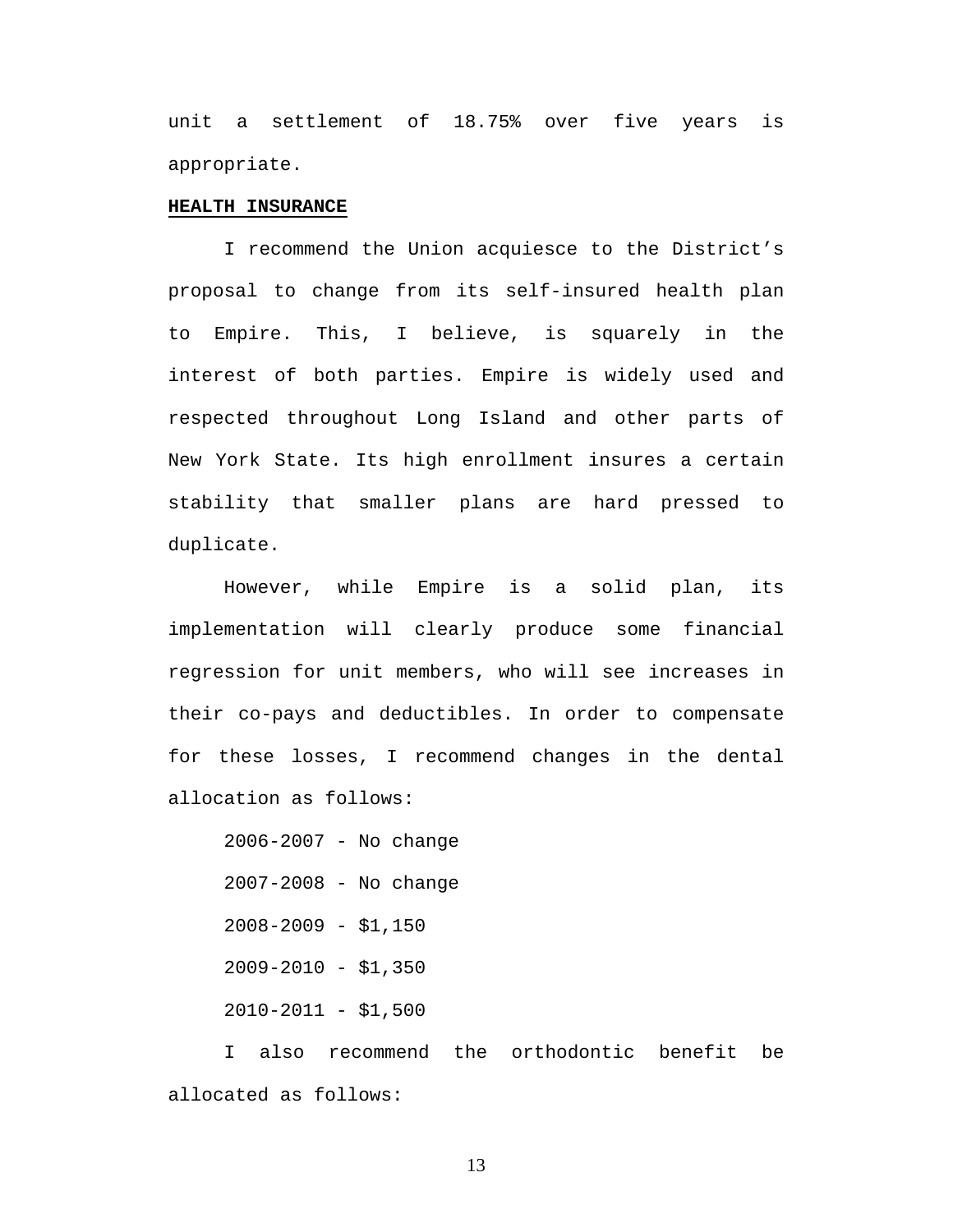2005-2006 - No change 2006-2007 - No change 2007-2008 - \$600 2008-2009 - \$700 2009-2010 - \$750 2010-2011 - \$800

 With regard to the Union's demand that the spouse of a deceased member be permitted to enroll in the health plan, at their own cost, I am aware Empire has certain eligibility rules and regulations that cannot be supplanted by local agreements. However, I recommend that if Empire permits this enrollment, the District should allow spouses so situated to join the health plan at their own cost.

 Additionally, I recommend the District's proposal to eliminate the third tier of retiree health contributions as outlined in Article V,C 2,b,iii (page 8) of the parties' Agreement be incorporated into the settlement.

 As for contributions sought by the District from those employees hired prior to July 1, 1993, I recommend the status quo be maintained until June 30, 2010. Thereafter, they should pay \$250.00 for individual coverage and \$450.00 for family coverage. I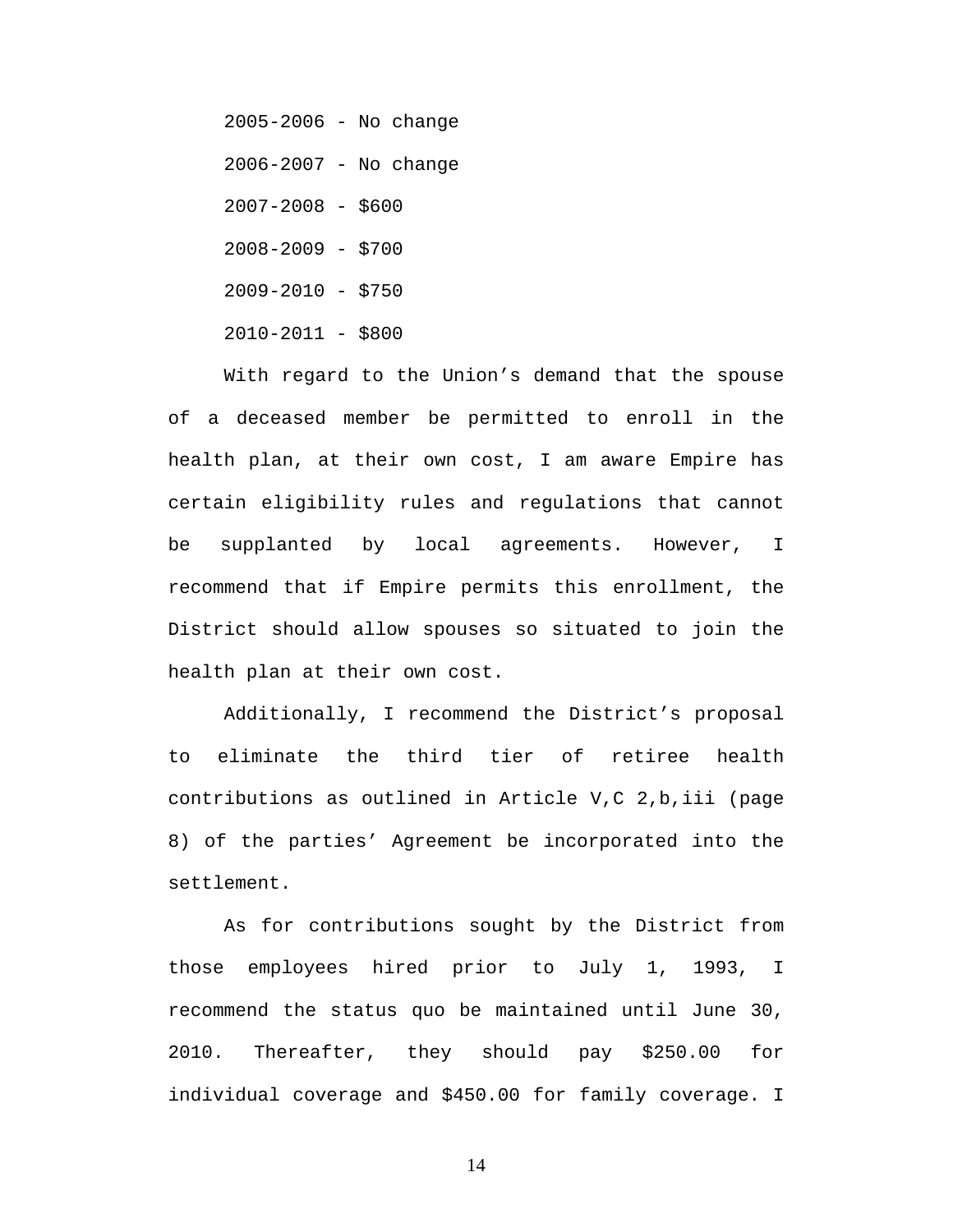also recommend the contribution for those unit members currently paying 25% be reduced to 15% per the District's proposal.

 I further recommend there be changes to the health insurance "opt-out" provision. The District wishes to reduce that payment to \$4,000.00 as per the teacher contract. However, I find it is not reasonable to implement this change abruptly as certain unit members have come to depend on this benefit for additional income. Rather, I recommend the current arrangement remain in effect for the duration of the 2007-2008 school year. I make this recommendation because I believe it would be inherently unfair to diminish this benefit without prior notice to unit members.

I also recommend that for employees who have opted out for 2007-2008, the dollar amount they receive for that year should be frozen through the 2009-2010 school year. Thereafter, commencing with the 2010-2011 year, that figure should be reduced to \$4,000.00.

Additionally, I recommend, any unit member who did not "opt-out" during 2007-2008 and decides to